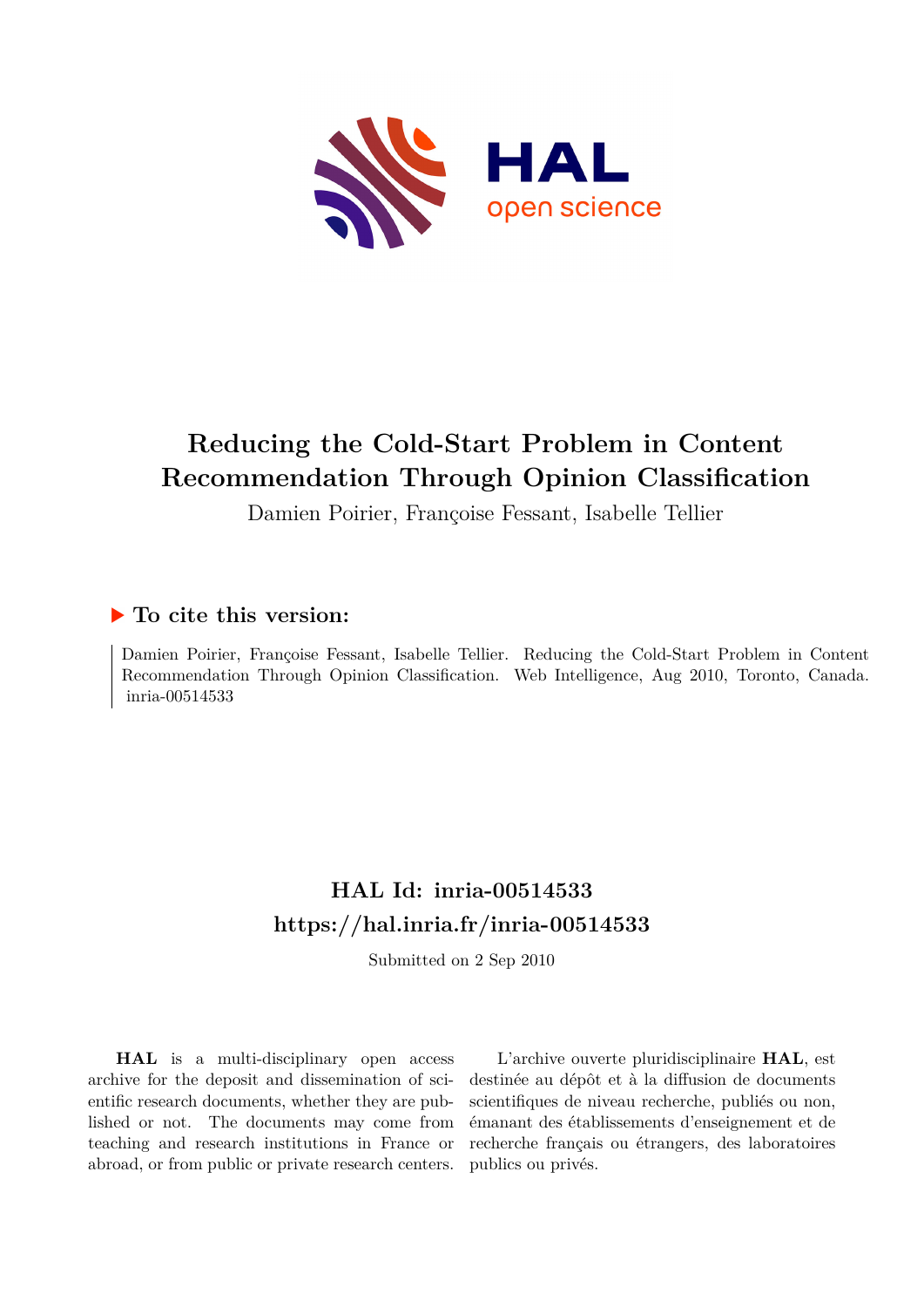# **Reducing the Cold-Start Problem in Content Recommendation Through Opinion Classification**

Damien Poirier, Françoise Fessant *Orange Labs 2 avenue Pierre Marzin 22300 Lannion, FRANCE firstname.lastname@orange-ftgroup.com*

*Abstract***—Like search engines, recommender systems have become a tool that cannot be ignored by websites with a large selection of products, music, news or simply webpages links. The performance of this kind of system depends on a large amount of information. At the same time, the amount of information on the Web is continuously growing, especially due to increased User Generated Content since the apparition of Web 2.0. In this paper, we propose a method that exploits blog textual data in order to supply a recommender system. The method we propose has two steps. First, subjective texts are labelled according to their expressed opinion in order to build a user-item-rating matrix. Second, this matrix is used to establish recommendations thanks to a collaborative filtering technique.**

*Keywords***-Opinion classification; User Generated Content; Recommender systems; Collaborative filtering**

#### I. INTRODUCTION

The aim of recommender systems is to help users to find items that they might appreciate from large web-based catalogues. The items can be of any type, such as movies, music, books, webpages, etc... Recommender systems help users to find such items of interest based on some information about their historical preferences. There exist several approaches to build a recommender system [1]: collaborative filtering, consisting of using users' tastes to build recommendations, content-based filtering, consisting of using descriptors to categorize items and users and finally hybrid filtering. In all cases, the main challenge to building an efficient recommender to face is to collect enough data to "initialize" the recommendation process. The idea developped in this work is that it is possible to collect informative data from texts found on the Web 2.0. To fill the gap between opinion texts and recommendation, we need to refer to the growing field of opinion mining. Many works have been dedicated recently to the automatic classification of opinion texts according to the polarity (positive or negative) of the opinion they express [2]. It is now time to evaluate if the polarity inferred from texts by opinion mining technics is precise enough to "feed" a recommender system. Especially a collaborative filtering one and to answer some questions: does textual data coming from blogs/forums contains enough information to

Isabelle Tellier *LIFO, Universite d'Orl ´ eans ´ Rue Leonard de Vinci ´ 45000 Orleans, FRANCE ´ firstname.lastname@univ-orleans.fr*

achieve recommendation? Is a good opinion classification really useful to produce good recommendations? Is this approach competitive with content-based filtering?

To evaluate our approach, we choose the well-studied domain of recommendation about movies. The complete processing chain we propose is described in section 2. Section 3 is dedicated to the description of our corpora. Then, our first experimental results for classification experiments and for text-based recommandations are given section 4. We discuss the impact of the number of distinct possible ratings chosen to classify the texts on the final recommandation results. We show that the ratings extracted from opinion texts provide very satisfying results for a collaborative filtering system.

#### II. PROCESSING CHAIN

The processing chain we propose can be separated into two main tasks. The first one concerns the analysis of textual data. This task consists in obtaining a user-item-rating matrix. The choice of texts is then important. Each text has to contain an opinion about an identified item and the author of the text has to be known too. Once the acquisition of data done, different treatments can be applied on the corpus such as removal of HTML tags or/and stop words, NLP treatments or a subjectivity classification task. The choice of the useful treatments really depends on the crawled data. Once a large number of user-item-review triplets are stocked, the opinion classification task can be applied in order to infer a rating for each review, i.e. in order to create user-item-rating triplets. The majority of studies on opinion classification have chosen a two-classe classification (like, dislike) or a three-classe classification (like, neutral, dislike). After the building of the user-item-rating matrix, collaborative filtering can be applied and recommendations can be done. This is the second task. For this step, the recommender system builds a similarity matrix of users or items thanks to the user-item-rating matrix and a recommendation can be computed for a user and an item.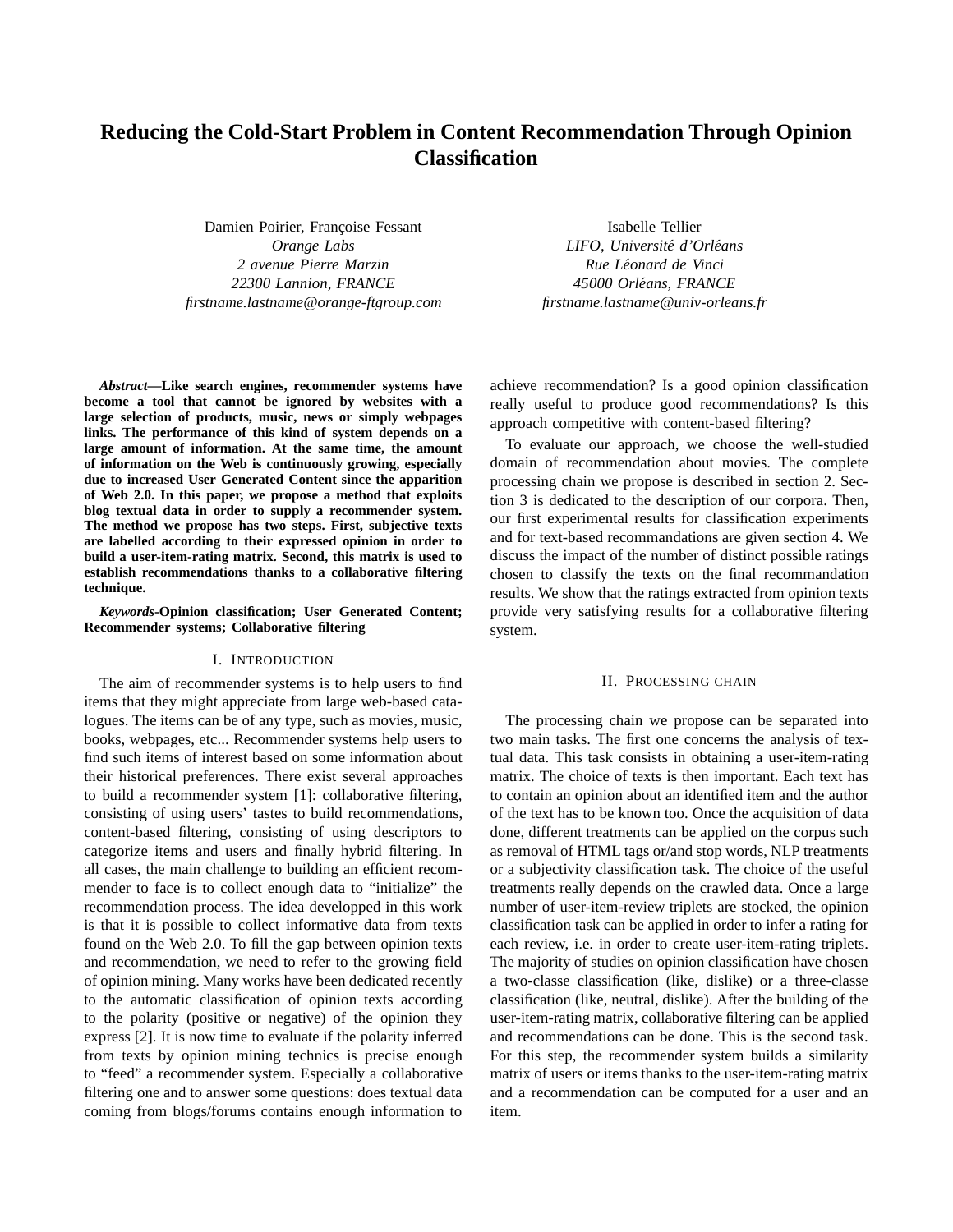### III. EXPERIMENTS

We decided to test the processing chain on movie recommendation. It is a very common application in the field of recommender systems and several benchmarks are available. In this part, we start with the description of the corpora used. The description of the protocol is then given, finally, we present the experimental results.

## *A. Corpora*

We design three corpora for our experiments. The third is a corpus of ratings while the first and the second are textual corpora.

- The corpus of ratings, called *Recommendation Corpus*, is used to evaluate the quality of recommendations, which is the last test of the experiments. It is a wellknown corpus in the field of recommender systems. It is the set of logs made available by Netflix<sup>1</sup> for the Netflix Prize, a challenge created in order to improve the collaborative filtering algorithms for an online DVDrental service. It contains ratings put on Netflix by 400,000 users, that is approximately 100,000,000 useritem-rating triples.
- The second corpus comes from the website Flixster<sup>2</sup>. We call it *Test Classification Corpus*. Flixster is a community space where many movie fans meet and share their tastes and preferences about cinema. On this website, they can create a personnal page where they can post, among other things, ratings and reviews about films. Reviews about films are connected to a user, a film and a rating given by the author. The rate summarizes the opinion expressed in the review. This corpus, which is dedicated to the test of the opinion classification task, is composed of user-item-ratereview quadruples. It contains approximately 3,300,000 reviews written by almost 100,000 users speaking about 10,500 movies. All of these 10,500 movies are also present in the *Recommendation Corpus*.
- The last corpus, called *Learning Classification Corpus* also comes from Flixster but it has no intersection with the *Test Classification Corpus*. It contains approximately 175,000 user-item-rate-review quadruples. It is used during the learning step of the opinion classification task. Thanks to this set of examples, the learning tool can build a model which will serve to classify the texts of the *Test Classification Corpus*. The texts have been selected so that the ten original classes (present in Flixster) are balanced.

The average size of texts contained in *Test* and *Learning Classification Corpora* is about 14 words which is few and unusual for a text classification task. An other unusual aspect concerns writing style, wich can be very variable depending on the author. Table I contains examples of reviews extracted from the textual corpora.

| Rate          | Review                                         |
|---------------|------------------------------------------------|
| 4             | It is a funny movie, but its not as funny as   |
|               | scary movie!                                   |
| 5             | Soooo awsome i loved it. Tom Cruise did        |
|               | awsome in this movie                           |
| 4.5           | best film ever except the orginal is better    |
|               | if you were to wach any trilogy i would say to |
|               | you watch this set                             |
| $\frac{2}{3}$ | Very long and just leaves you hanging.         |
|               | Boring. Shame too because I Love Sarah Jessica |
|               | Parker                                         |
| 3.5           | Very funny. Typical and quite predictable      |
|               | story but pretty hilarious. I had some good    |
|               | $laughs.$ :                                    |
|               | Table 1                                        |

EXAMPLES OF REVIEWS EXTRACTED FROM *Learning* AND *Test Classification Corpora* (RATINGS ARE INCLUDED BETWEEN 0.5 AND 5, 0.5 MEANING REALLY BAD AND 5 MEANING REALLY GOOD)

The preprocessing applied to these two textual corpora are few and light. The only treatments done consists of putting every letter in lowercase and deleting uncommon words. Ponctuation, word stretching, repetitions, misspellings, etc. are kept as they are. We tried to apply more advanced treatments like removing stop words or applying NLP treatments but each of them brought a loss of information for the classification task. For the experiments, each text is represented by a vector of word frequencies. The length of the vector is about twenty thousand variables (it was longer than 150,000 before preprocessings).

# *B. First step: Opinion Classification (from Texts to Ratings)*

The aim of this first step is to infer ratings from user reviews in order to obtain user-item-rating triplets instead of user-item-review triplets. The ratings we want to obtain measure the opinions expressed in the reviews, that's why we do opinion classification. After different tests, we choose to use machine learning tools which are more efficient than linguistic techniques for this task, and they are fully automatic. We use a Selective Naive Bayes (SNB) method. We rapidly describe the tool used before presenting the results.

*1) Presentation of the classification tool:* We use the **KHIOPS**<sup>3</sup> tool, which is a data mining tool allowing to automatically build successfull classification models, on very large volumetry [3]. In the first step consisting in preparing data, explicative variables are individually evaluated by means of an optimal discretization method in the numerical case or by means of optimal grouping values in the categorial case. In the modeling step, a classification model is built by effectively averaging a lot of selective variables based models. By only keeping most important variables during the learning construction of the model, results in test are really improved compare to classic Naive Bayes classifier.

<sup>1</sup>www.netflix.com

<sup>2</sup>www.flixster.com

<sup>3</sup>Downloadable shareware on http://www.khiops.com/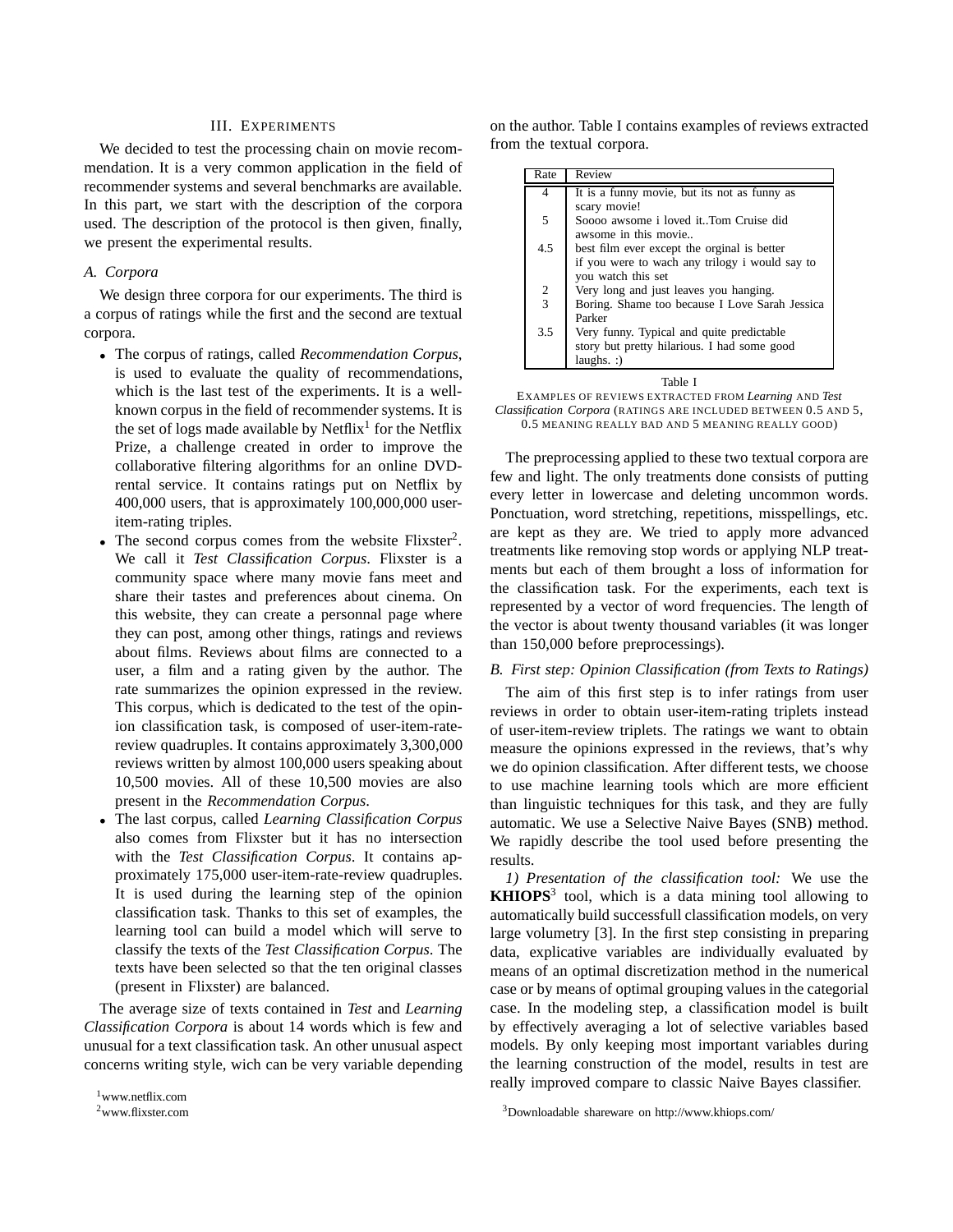*2) Results:* Classification was done on two classes : positive reviews and negative reviews. The  $F_{score}$  calculated on the obtained confusion matrix (table II) is 0.71.

|           |            | True Classes |      |
|-----------|------------|--------------|------|
|           |            | NEG          | POS  |
| Predicted | <b>NEG</b> | 79.1         | 36.8 |
| Classes   | <b>POS</b> | 20.9         | 63.2 |

Table II RESULTS OF OPINION CLASSICATION (IN PERCENT)

This result is not really a good result compared with other works on this field. But, as it has been said in section III-A, the copora used have some particularities, like the size or the writing style, which are not helpfull for classification. Let us also specify that classes were not attributed by experts but by Web users who are not always very rigorous. The observation of the misclassified reviews shows that a lot of ratings given by the authors do not correspond to the opinion express by the text. And finally, some comments (table III) can be really difficult to classify, sometimes even for a human, because the information contained by the review is insufficient.

| Rate            | Review                                            |
|-----------------|---------------------------------------------------|
| 1.5             | The only good thing is the fight!                 |
| 1.5             | <b>LOVE IT</b>                                    |
| 3               | I like the original. Have not seen the new one    |
| 0.5             | very funny, without trying to be                  |
| $5\overline{)}$ | it sucks how Chris Brown dies in the first scene! |
| 5               | I don't have anything to say thank you            |
| 5               | Bad Stupid and Vile                               |
| 4.5             | Don't like the end                                |

Table III EXAMPLES OF MISCLASSIFIED REVIEWS

As said earlier, KHIOPS allows an interpretation of the results. The table IV contains the 30 (out of 635) most informative variables found by KHIOPS to classify texts according to the opinon. Majority of them are opinion words but we can observe the relative importance of certain punctuations. The presence of words like "movie", "but" or "was" is more surprising. Their presence is probably because the texts expressing positive opinion are longer than the negative ones.

|       | boring  | awesome | movie     | <b>brilliant</b> | waste   |
|-------|---------|---------|-----------|------------------|---------|
| love  | great   | stupid  | hilarious | awsome           | but     |
| loved | amazing |         | sucked    | didn             | crap    |
| not   | bad     | worst   | excellent | terrible         | alright |
| ok    | best    | ٠       | was       |                  | wasn    |

Table IV THE MOST INFORMATIVE VARIABLES FOR OPINION CLASSIFICATION ACCORDING TO KHIOPS

## *C. Second step (Collaborative Filtering): from Ratings to Recommendations*

This second step consists of doing recommendations thanks to the results obtained with the first step. As a matter of fact, these results build a user-item-rating matrix which is exploitable by a recommender system based on a collaborative filtering technique. The recommender system used for this study is based on an item-based approach. Before seeing the results of our experiments and discussing them, we present the recommender system used.

*1) The recommender system used:* It can work with collaborative filtering or content-based approaches. The learning step consists of building similarity tables of items. We use the Pearson correlation in the case of collaborative filtering. In the case of content-based filtering, we use the Jaccard similarity. The second step involves predicting recommendations based on the similarity table. The function used to obtain the prediction of the rating that could be given by user  $u$  on an item  $i$  is the following:

$$
p_{ui} = \frac{\sum_{\{j \in S_u\}} sim(i, j) \times (r_{uj})}{\sum_{\{j \in S_u\}} sim(i, j)}
$$

With the set  $S_u$  of ratings given by the user u.

In order to compare the different results, we compute the Root Mean Squared Error (RMSE), which is the most measure often used in the recommender systems field. The RMSE measures the error rate between real and predicted ratings. To give an idea of the RMSE, the Netflix challenge was to reach a RMSE of 0.85 with their data. This purpose required huge computations and efforts to be achieved. In order to evaluate the recommender system, the *Recommendation Corpus* is cut in two parts. All tests are done on the same part and the other part is used to evaluate performances of the tool in the collaborative filtering case. We consider this result as the best as possible with this tool. The learning step of the content-based case is done with data extracted from IMDB<sup>4</sup>. The attributes used to compute similarities are descriptors like genre, actors, director, etc. and tags which are found in aboundance on this website. RMSE obtained are presented in table V.

| (data from Netflix)<br>(data from IMDB) | Content-based filtering |
|-----------------------------------------|-------------------------|
|                                         |                         |
| 0.968<br>0.862                          |                         |

Table V EVALUATION OF THE RECOMMENDER SYSTEM ON TWO KNOWN DATA **SETS** 

*2) Experiments:* We tested the recommender system with the results obtained from the opinion classification task. In order to better understand the impact of the opinion classification task, we also performed the experiment with